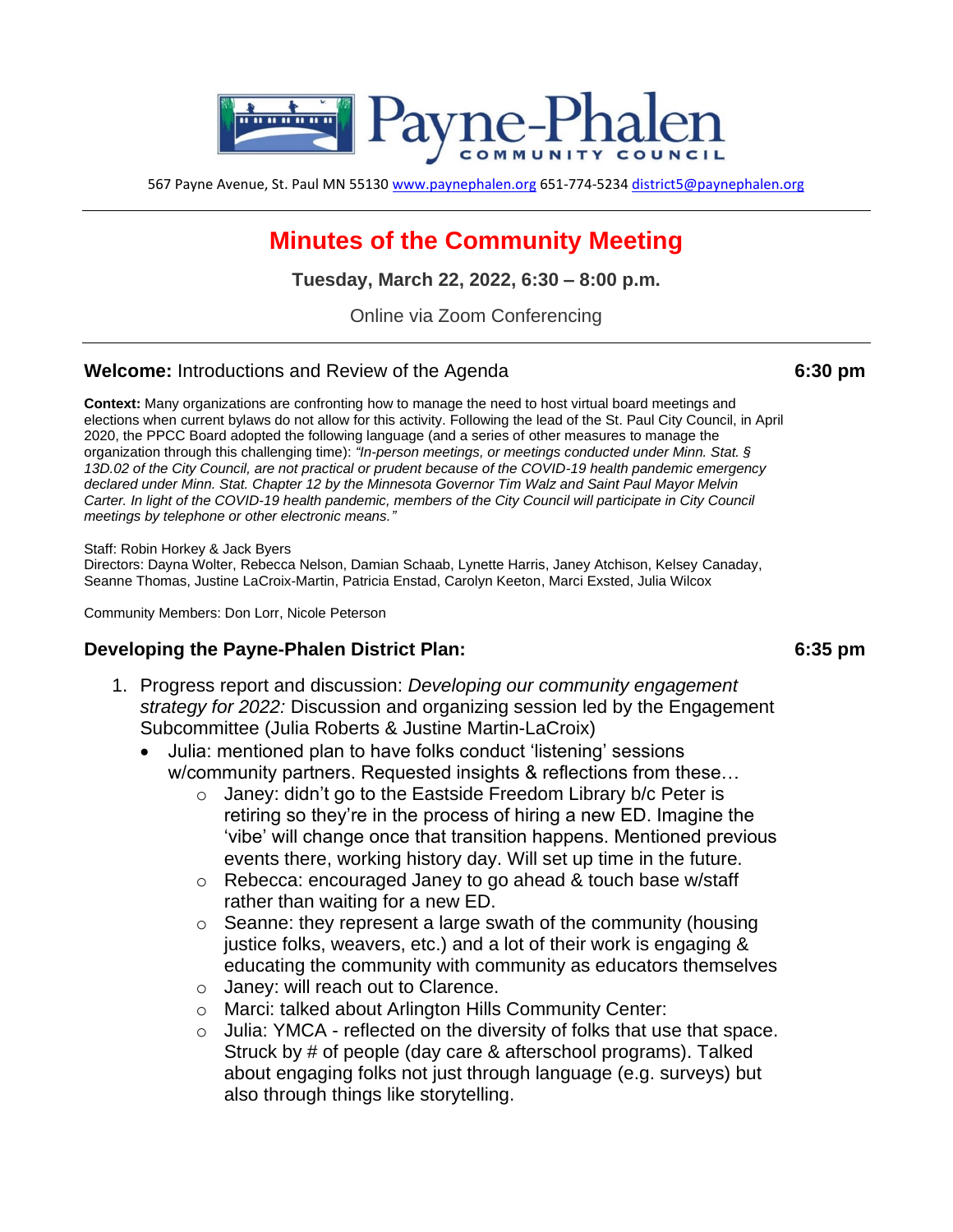- o Patricia: was going to go to PABA meeting but had to stay at home. We're a member of PABA, so we can certainly join for a meeting. Payne Avenue businesses know each other, like each other. Also connected w/America Indian Family Center: went to meeting about Hillcrest w/folks from there. Patricia plans to go to a staff meeting. America Indian Family Center is 'squashed' in their location, serve a lot of folks. Hopes for Hillcrest location didn't work out. Thinking about land acknowledgement & "land back" but not *that* land back.
- o Lynette: appreciates that Patricia connected w/AIFC, as the Native orgs tend to be 'separate', or [a bit on the outskirts] of the Eastside community.
- <sup>o</sup> Damian: he is also a co-chairperson on Railroad Island Neighborhood group. Difficulty to point of reconnecting with community & one another. Events have been difficult. (lots of cancelling, delayed). Feels 'sense of community' has diminished. Community services are still doing fairly well. Struggling as community orgs with no services to find that maintaining momentum in some ways.
- $\circ$  Julia: good point that we need to think of how to engage with those folks who don't provide a service in creative ways.
- <sup>o</sup> Damian: agreed. Wondered what obligation we have to support other organizations, help, and prop one another up.
- $\circ$  Lynette: thinks a lot of this is approachability as an org are we approachable? Railroad Island has been around for quite some time…I always thought of RRI as being more of an HOA for the community & when it's approached in that way, people don't know it's more than just a bunch of homeowners that got together to form it. Talked about previously doing urban farming & getting renters & homeowners together. I think for all of us, it's the approachability. How do we become approachable, so we reach out community effectively?
- $\circ$  Patricia: How do we make sure we're not blaming other people for not being connected? Reflecting on our own processes & making sure what we're doing is being effective. Reflected on missing some of the informal ways of connecting. Seanne brought up that the city offered up special training for BIPOC folks in housing & development & just a handful of people came. The old way would be "I guess they're not interested" rather than recognizing maybe [the gap in outreach methods] and…possibly a combination.
- $\circ$  Damian: agreed that it's easy to find fault in others rather than ourselves
- $\circ$  Patricia: it's all of us, we have to find better ways
- $\circ$  Lynette: I don't think things have to be so hard, though. Was in a business meeting & talked about how things can…just be simple. Let this be as simple as possible, let things flow. Mentioned how even before COVID we were thinking about how to get people in the community meetings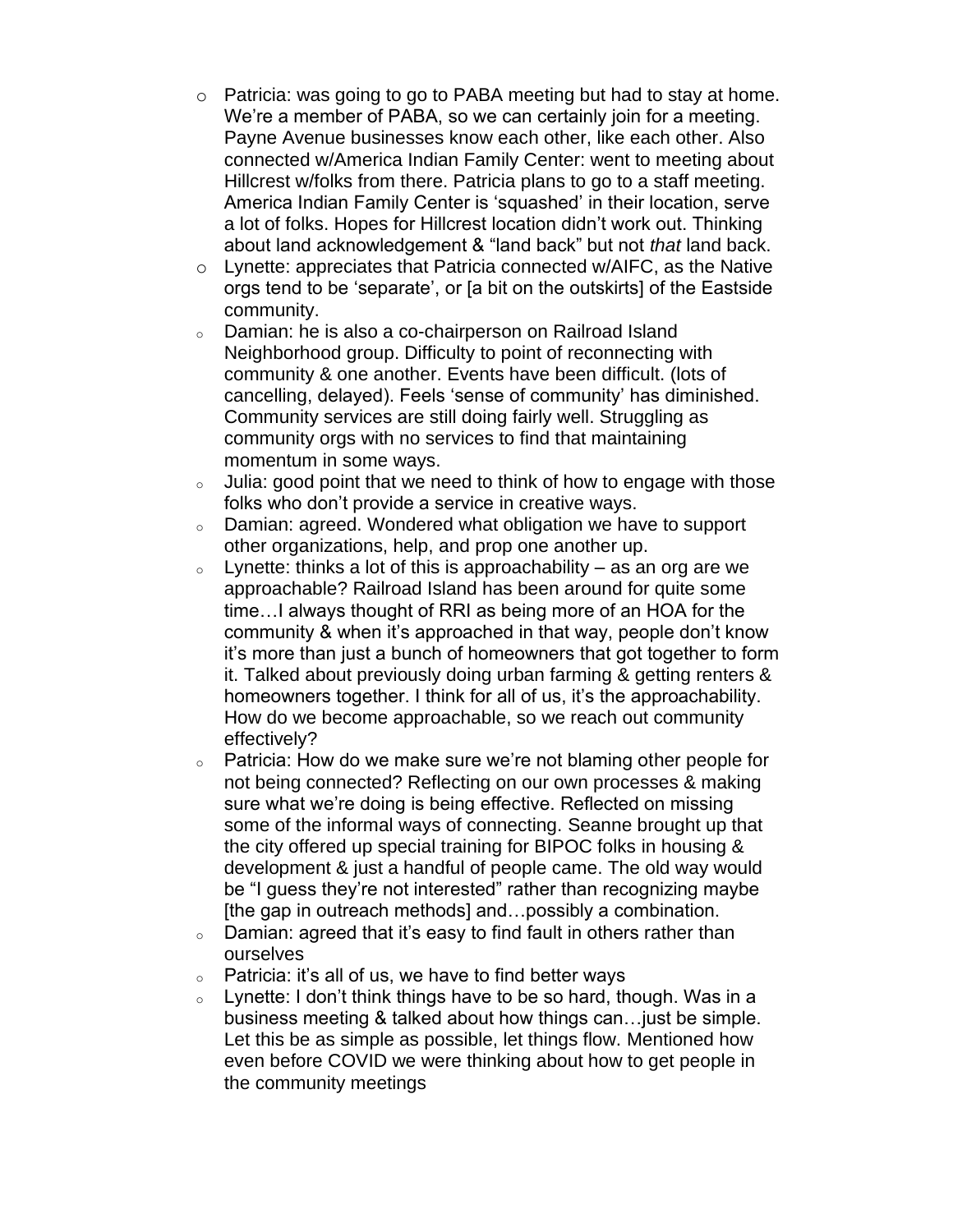- <sup>o</sup> Rebecca: agreed w/Lynette, also some folks don't want to be connected. As board chair of AIFC, Rebecca has been trying to bring that org into the community but they don't necessarily want to be involve. They have cultural barriers they're working through. Native folks see themselves as different, distinct. Rebecca mentioned she is also supposed to connect w/Hmong American Partnership & [is looking forward to it].
- <sup>o</sup> Julia: purpose of the listening sessions is part of learning these things, such as honoring if folks don't want to participate. Mentioned adding notes to the current list of community partner outreach.
- o Justine: do we want to also add a tab for ideas for questions? (start w/top 20 and go from there)
- o Julia: hopefully we'll be able to create that list & align on them (hopefully) by our next meeting. Engagement committee will work on that list in the meantime.
- $\circ$  Rebecca: for those who haven't picked a community partner you should because this is the community council but also a bunch of us know somebody/have connections in case you're having trouble connecting.
- <sup>o</sup> Jack: offered words of encouragement. This conversation gives so much more dimension to everything we've been talking about.
- Julia: reflected on ongoing outreach that will continue & questions list to be worked on prior to next meeting.
- 2. For consideration: *Community engagement possibilities for 2022*
	- Jack: when engagement committee met last fall they brainstormed ideas for types of engagement & how to do these things. Now, Winter has past & orgs are starting to schedule events. We have an idea about updating our District Plan. Things are lining up with movement on the board, Spring, a 'respite' with COVID right now (at least). Displayed organizational events and potential outreach activities/tools. Arcade Street Walking Event in April – getting folks together to see the proposals MNDOT is putting forward. 4/16 is a placeholder. Payne Arcade business association is hosting a clean-up on 4/23 (also city-wide clean-up). 5/13 is the EV Mobility Project Launch – mark your calendars. [Jack details a number of community events coming up through the end of year, see board packet.] Ideas/possibilities included pop-up events w/the EV cars.
	- [Rebecca reflected on positive experience trying EV; Lynette mentioned piloting a transportation partnership with them for her homecare business]
	- Jack: talked about some of the engagement ideas, such as a 'meeting in a box' for neighbors to connect about this.
	- Don: Railroad Island talking about doing a movie night, truck-r-treat. Would love to have PPCC as a partner at those as well.
	- Rebecca: how many people do you have at those?
	- Don: last year we did move & truck-r-treat & we had about 100-150 people. Different years anywhere from a few dozen to a couple hundred in non-COVID, non-cold years.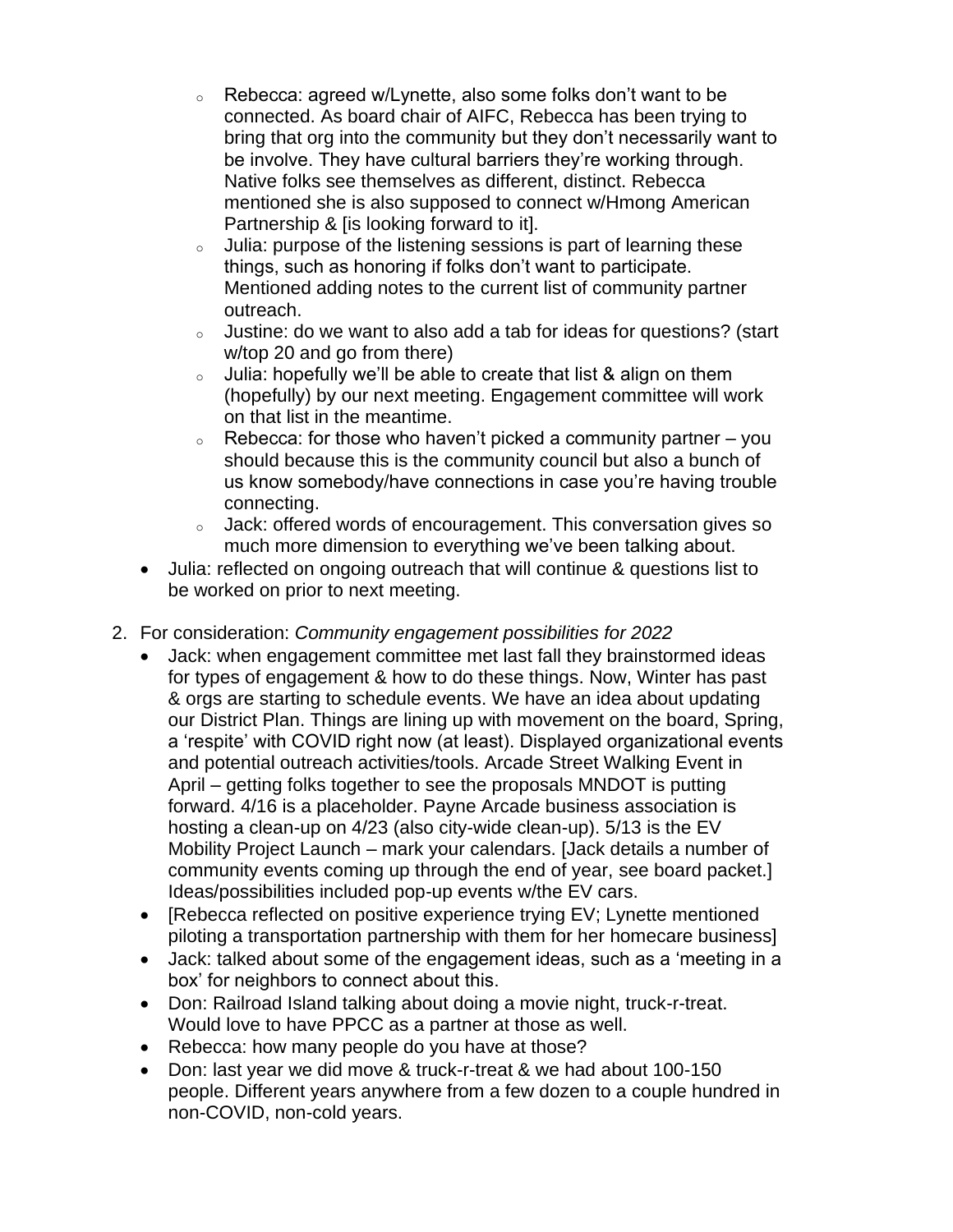- Seanne: went last year & it was gorgeous. Food trucks, hay bales, etc.
- Damian: talked about making sure it's safe & accessible, because it did/has created a large amount of traffic.
- Jack: we could think about movies that look into the future & get folks to think about looking into the future.
- Lynette: list of events seems pretty much 'country living meets urban living'…thinks this is a good thing. Bringing a more 'quiet lifestyle' into the urban setting. Not just focus on what we should be doing but slows us down as well. Lynette will send some stuff out that her company is doing on National Night out, as well as Mom's Food Shelf.
- 3. Follow-up from the Land Use, Transportation and Environment Committee: *[Arcade Street Redesign,](https://talk.dot.state.mn.us/e7tharcade?tool=news_feed)* Recommended comments for submission to the Minnesota Department of Transportation
	- Jack: MNDOT had online community meetings in February (not a lot of notice but okay attendance). Had to go through things pretty quickly. Jack put together summary from subcommittee & notes taken from these public meetings. MNDOT would like to meet with the PPCC & next month seems like the right time. Questions of whether we think [all this development] is a good idea but there isn't enough information about a number of pieces the board expressed interest & concern in. Jack recommends PPCC get active w/MNDOT rather than waiting to be told how it is.
	- Janey: I live on Hawthorne & there's a lot of mentions. Last time Maryland was closed, Hawthorne became Maryland & it was a 'free for all'
	- Julia: mentioned understanding bus call out, people swerving around buses & thinking about safety, definitely stood out.
	- Damian: thinking about segment  $A trying$  to set a course toward more walkability. That area has two bridges, one that spans a major highway and another that spans a railroad track. If there were small businesses built & brought into that area you could extend walkability from downtown to Eastside. Mentioned current businesses closing (Red Savoy) or being closed for certain meals (dinner) due to lack of foot traffic.
	- Patricia: Interested in how we have impact on urban planning. Referenced daycare recently discussed with the PPCC> this isn't necessarily just up to zoning. This is a significant part of the Eastside that could & should be a great place.
	- Don: asked whether there was anything related to public art along that corner like what's along Nicollet in Mpls?
		- i. Jack: hasn't seen or heard anything like that
	- Seanne: what about the bike-sharing hubs? Is that included now or could it be?
		- i. Jack: city's bike plan doesn't include Arcade due to it being too narrow. MNDOT has bike lanes in some stretches, not others. In those meetings someone brought up that it's good to have bike lanes where you can but if it's not clear what a biker should do, that can make it more dangerous (due to ambiguity). MNDOT & the city don't seem to be coordinating together well. Not that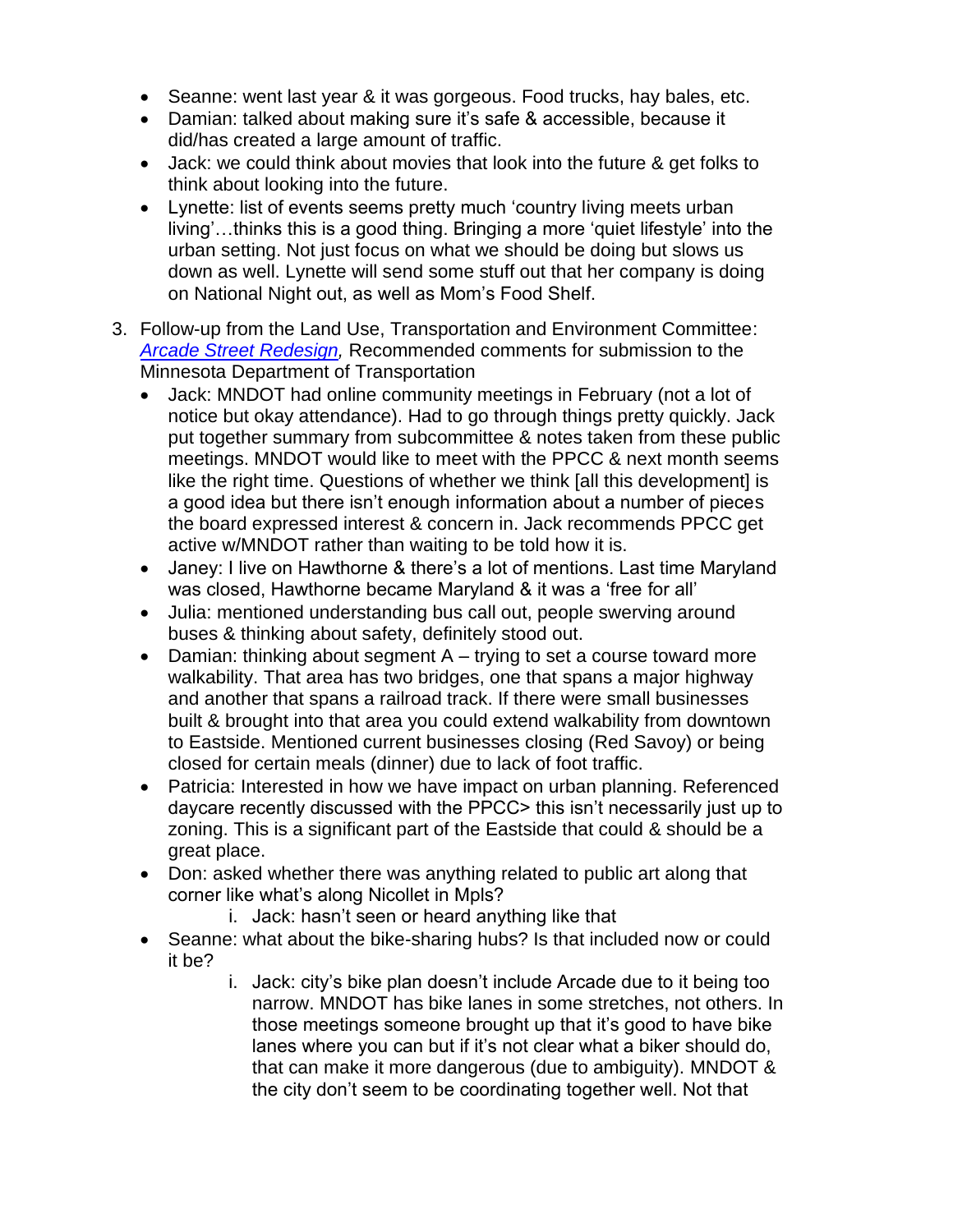they're covering their ears but not necessarily paying attention/applying themselves to community questions.

- 4. Follow-up from the Land Use, Transportation and Environment Committee: *[Update to the St. Paul Bicycle Plan,](https://www.stpaul.gov/departments/public-works/transportation-and-transit/bike-saint-paul/saint-paul-bicycle-plan)* Recommended comments for submission to the City of St. Paul Public Works Department
	- Jack: similar thing. Bicycle plan adopted by city 3-4 years (or so) ago. Spending some time to look at this, fine tune it, make additions, etc. Jack drafted language for PPCC to consider that reflects other language where [the PPCC] talks about this. Recommendation that these plans consider 'hubs' like the EV hubs. EV hubs are intended to be located next to buses/transit for accessibility. Additional recommendations include 'legibility' for bikes (having lanes & transitioning to sidewalks where needed), connecting bike routes with bus mass transit.
	- Damian [in chat]: I have a dream where the State would permit use of the property it currently owns along the north side of 7th street (currently used as a surface parking lot for gov. employees and the like) to be repurposed as a transportation hub that includes a multi-story parking facility for state employees AND the public, a bus turn-around, an HOURcar hub, designated parking for electric scooters and shared bikes, perhaps even a secure pick up area for use by ride sharing contractors (see: uber, Lyft), as well as making space for food truck parking to serve the swarms of commuters that could and would utilize this hub to get to and from downtown. It would also create a natural launchpad for the rapid transit lines (like the one that will be routing through the East Side).
	- Seanne: everywhere else has that bike-sharing feature, why are we excluded?
	- Jack: agreed this is a good question, especially as we have so many that are transit-dependent.
	- Damian [in chat]: Railroad Island doesn't even have a USPS mail box.
	- Jack: if the board wants me to submit this, I can.
	- Rebecca: thinks it's important we submit something. Like Seanne said, it's important that we get things like this.
	- **Seanne: moved to send this Biking & the Arcade Street letter in.**
		- **i. Patricia: seconds the motion.**
		- **ii. Passed unanimously.**
	- Nicole [in chat]: Great comments Jack! Goal to develop a well-connected, continuous, multi-modal system that provides dedicated space for pedestrians, bicycles, buses, and automobiles and easy transfers between modes.

### **Business items: 7:45 pm**

• Jack: The city has the capital budget improvement process, where they spend money to make improvements across the city (very common thing). In St. Paul they have alternating years. Every other year community groups propose projects & do the work, even though it's the city's budget & they have staff. There is a community group that has put together a game field (for Sepak Takraw) now they are seeking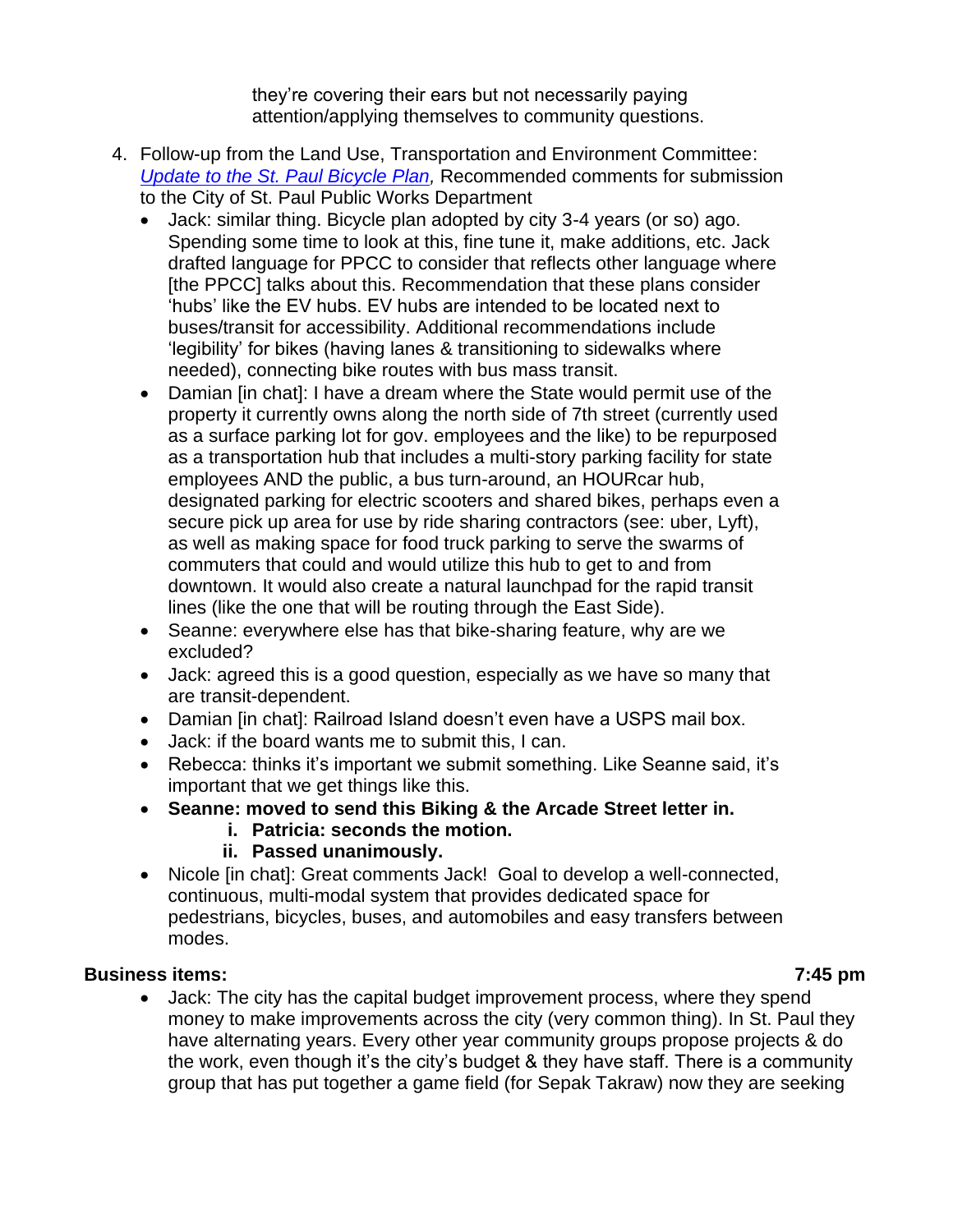support from the PPCC for funding for lights to be put up in the park. Also interested in installing a windscreen.

- o Seanne motioned to support this.
- o Marci seconded.

## Discussion:

- Patricia: any reason/input from community around there (e.g. is it a residential neighborhood)
- Jack: knows that there are residential neighborhoods on North & West, close to Hmong Village. This is support of the proposal & it's presumed that there will be a public process during the implementation.
- Julia: used to live over there & if there were lights, she didn't feel that it would disturb anything. Sees benefit to having light in that area.
- o **Passed unanimously.**
- 5. Public meeting venues and meeting times: Considerations for 2022
- 6. For the record: 2021 Donor Lists: Monetary and Non-Monetary
	- Jack: shared Goods & Materials Donations list from 2021
- 7. PPCC Monthly Financial Report and Status (Janey Atchison, Treasurer)
	- **This month we took in \$22,000 and spent \$11,000.** This is great because most of our events happen during the summer months. **We're in the positive for retained earnings, as well.** We got \$2,000 from the fire department, unannounced, which was nice.
- 8. Approval of minutes: (Marci Exsted, Secretary)
	- **Seanne: moved to approve the finances & minutes.**
	- **Kelsey: seconded.**
	- **Anonymously passes.**
- 9. Announcements (Rebecca and Jack)
	- Jack: a few board members, other folks trained in on the equity project. 5 community trainers who will be recruiting families of Color. Also, Jack has been talking w/Springboard for the Arts & things are moving along for finding an artist collaborative for our engagement process for the District Plan.
	- Rebecca: is anyone up for meeting in-person?
	- Jack: rec center is booked in April, so that won't work, but Robin booked the space from May-Sept so we can use the space if we want it.
	- Rebecca: the space is good for social distancing & you're welcome to wear a mask.
	- Patricia: great idea to plan to return to in-person in May & see how things go. Mentioned we could see about doing hybrid (possibly).
	- Damian [in chat]: One of the biggest problems with hybrid is getting the sound to work for people on line when people in-person are talking.
	- Jack: mentioned the "Owl" app & details that supposedly help with sound issues. Expensive though. [Robin in chat: basic is \$999]
	- Mention of Molly from PABA having one, maybe we can borrow?